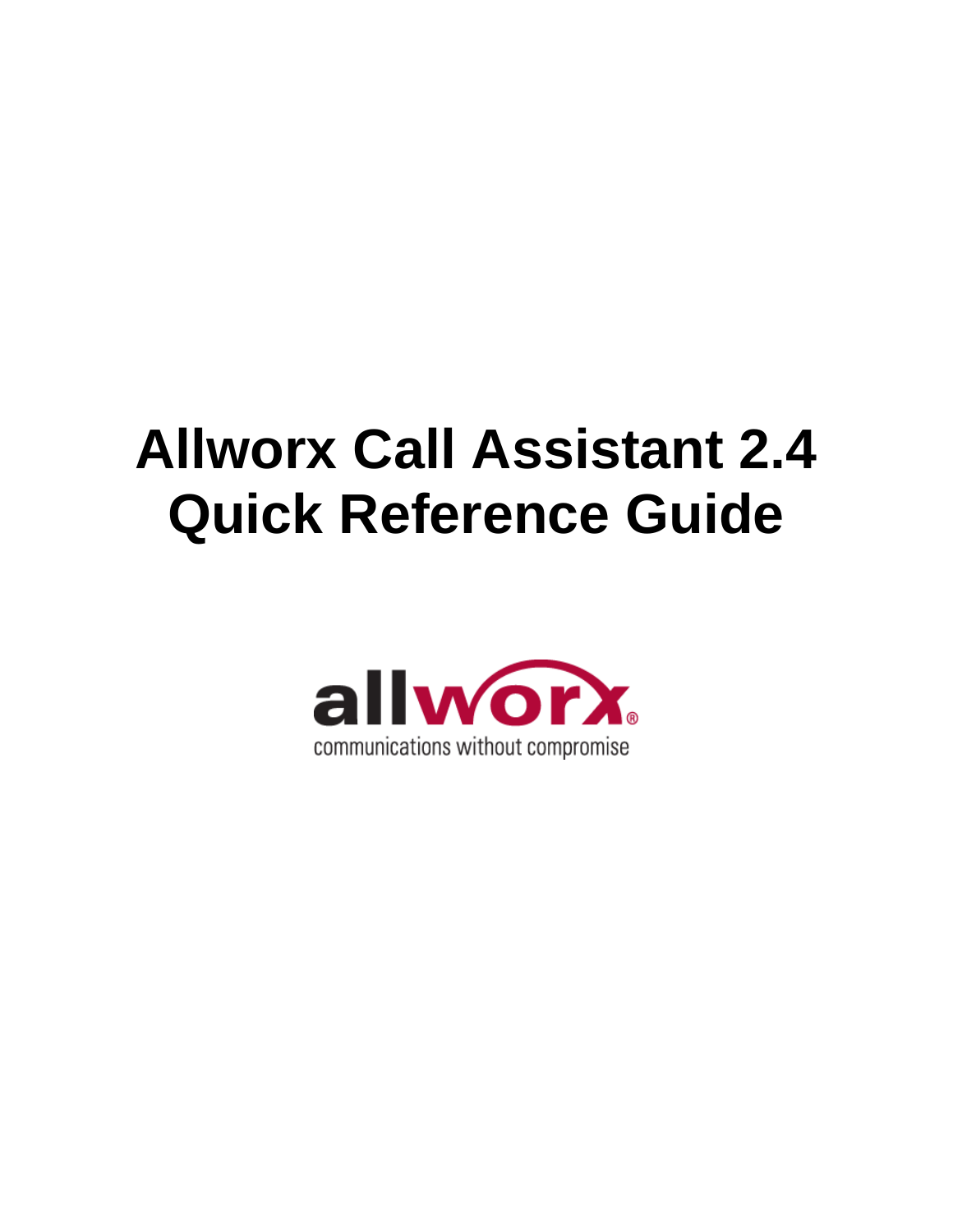No part of this publication may be reproduced, stored in a retrieval system, or transmitted, in any form or by any means, electronic, mechanical, photocopy, recording, or otherwise without the prior written permission of Allworx Corp.

© 2012 Allworx Corp, a wholly owned subsidiary of Windstream Corp. All rights reserved. All other names may be trademarks or registered trademarks of their respective owners.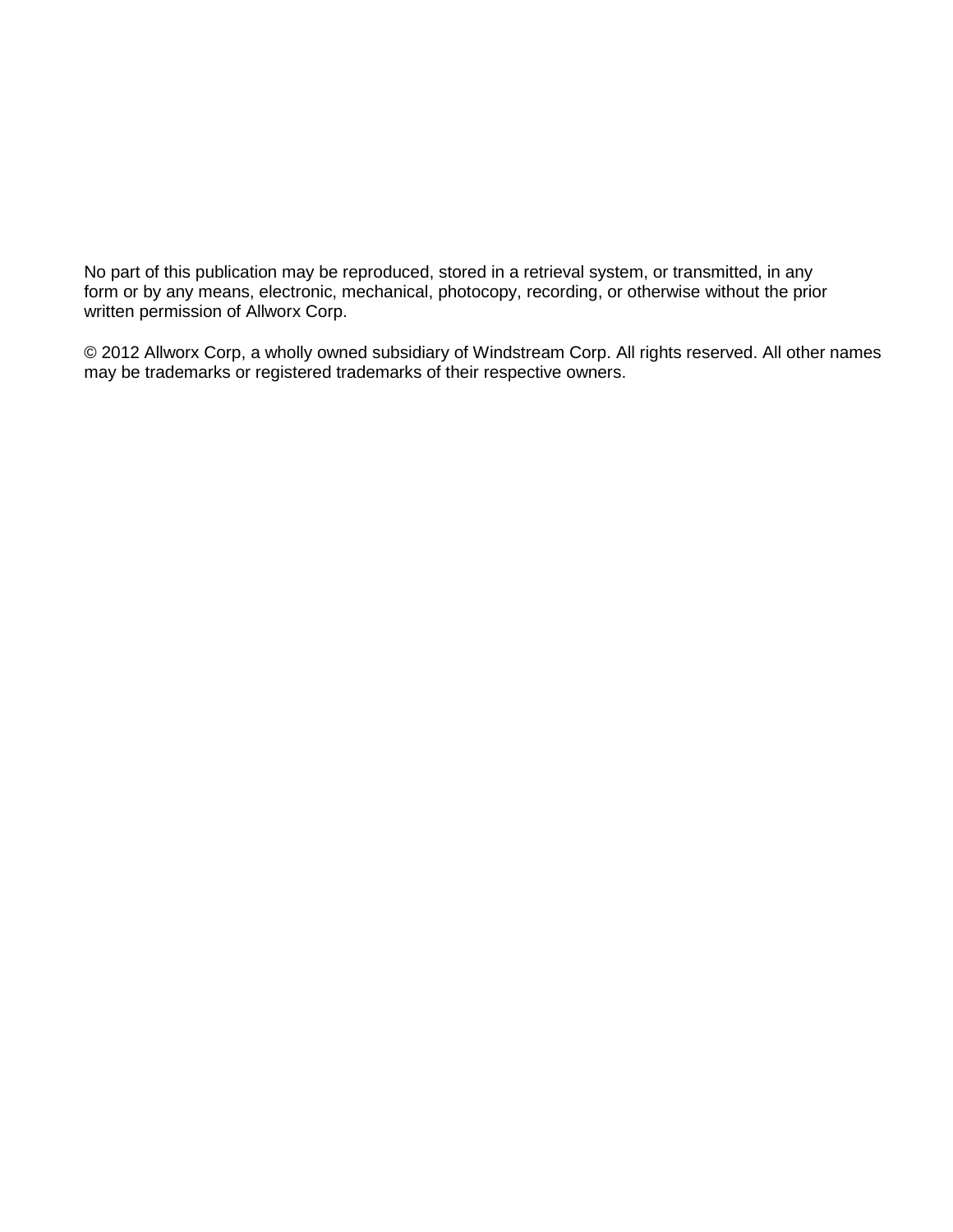allworx. Call Assistant 2.4 Quick Reference Guide

### **Table of Contents**

| 1              |      |  |
|----------------|------|--|
| 2              |      |  |
| 3              |      |  |
|                | 3.1  |  |
|                | 3.2  |  |
|                | 3.3  |  |
| $\overline{4}$ |      |  |
|                | 4.1  |  |
|                | 4.2  |  |
|                | 4.3  |  |
|                | 4.4  |  |
|                | 4.5  |  |
|                | 4.6  |  |
|                | 4.7  |  |
|                | 4.8  |  |
|                | 4.9  |  |
|                | 4.10 |  |
|                | 4.11 |  |
|                | 4.12 |  |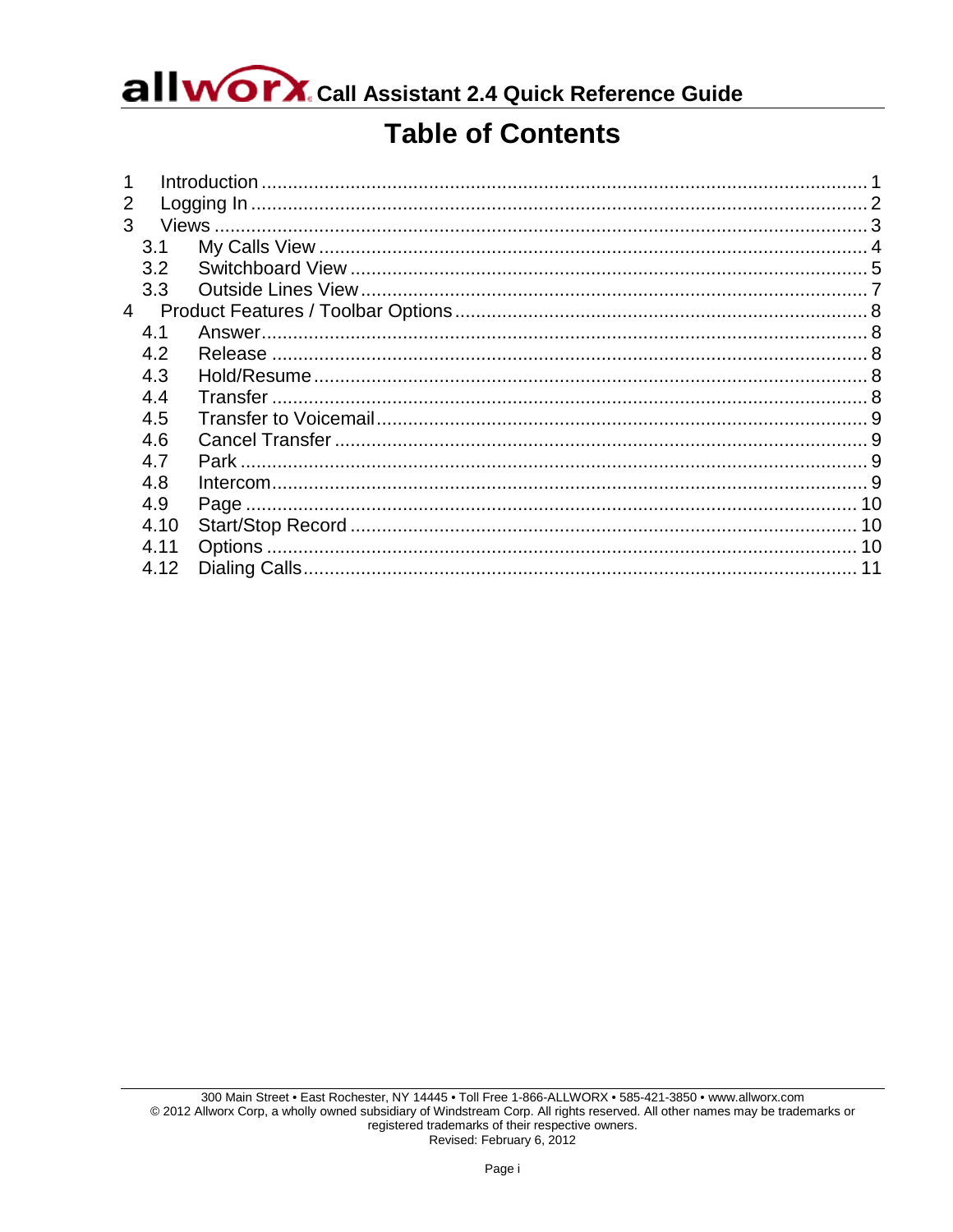- This page intentionally left blank -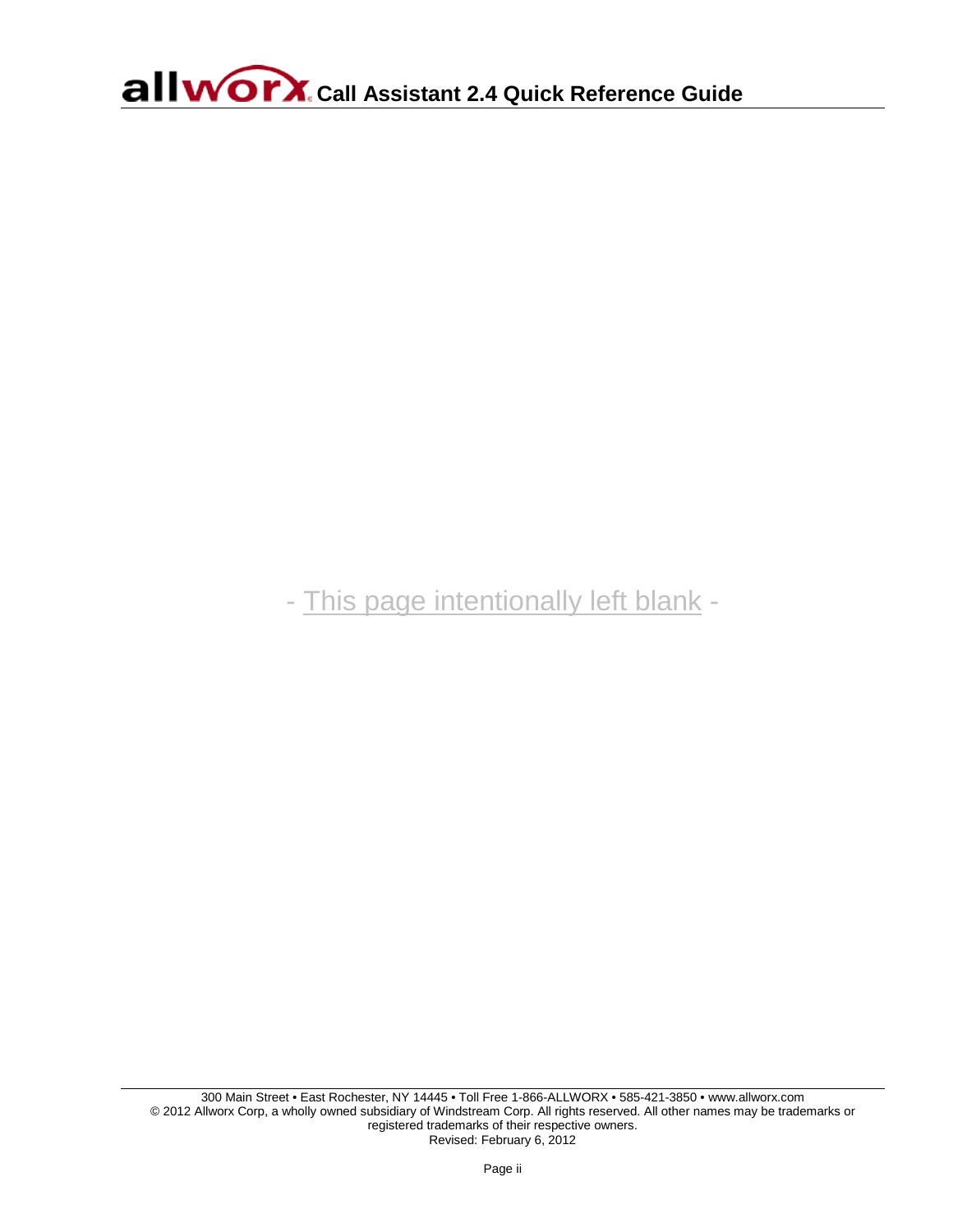## **Call WOYX** Call Assistant 2.4 Quick Reference Guide

### <span id="page-4-0"></span>1 Introduction

The Allworx Call Assistant is a graphical application intended to be used by an individual functioning in the role of an operator or receptionist. Call Assistant allows operators and receptionists to monitor the state of every line in the system and dispatch calls by answering, transferring, parking or sending them to voicemail.

Call Assistant is a fully-integrated PC software tool. When licensed on the Allworx server, the intuitive design works in combination with any Allworx IP phone.

Call Assistant is easy to operate so you will be confident using most of its features after just a few minutes without reading a reference manual! This quick start guide will get you started and give you instructions on a few areas on which you might need help.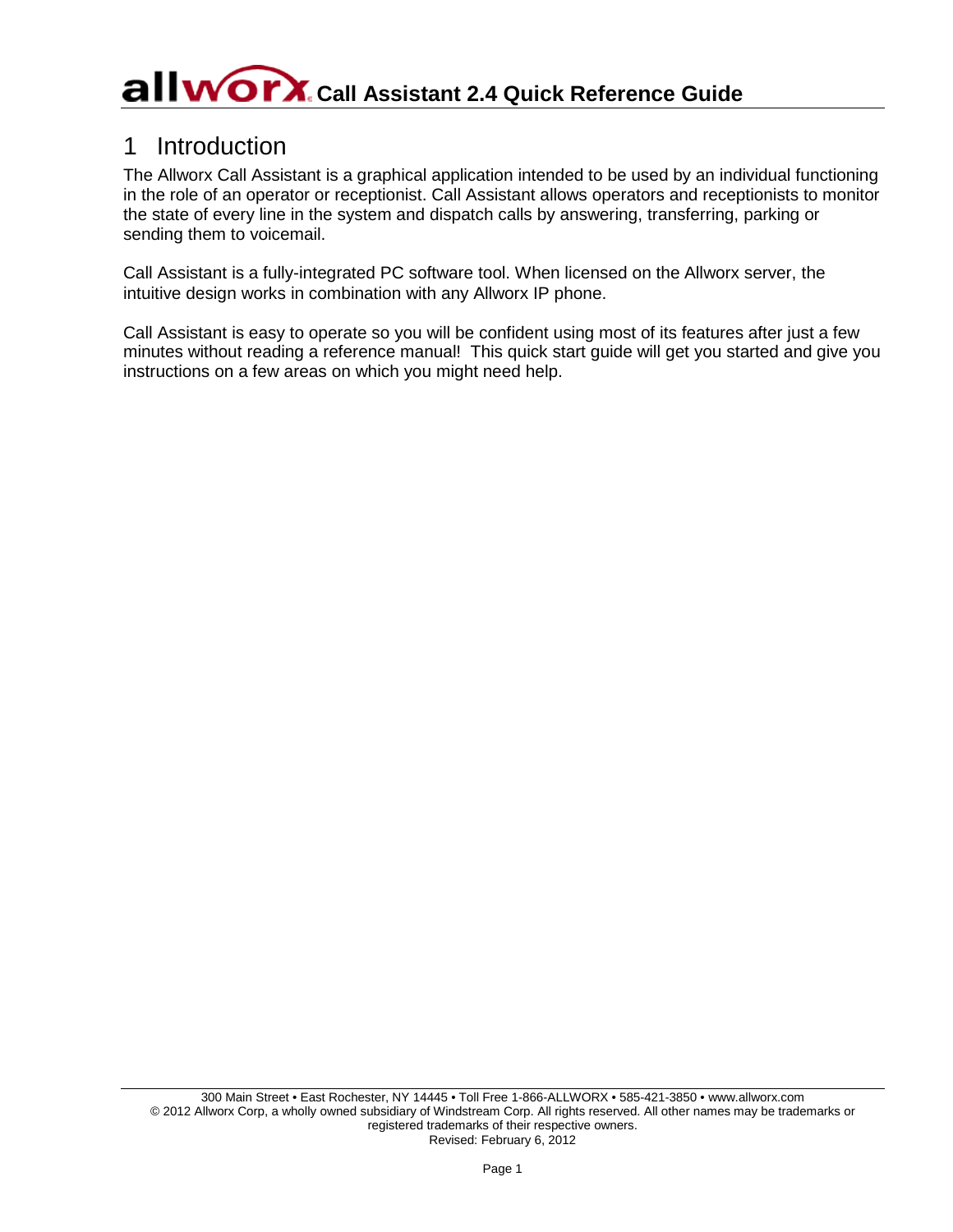### <span id="page-5-0"></span>2 Logging In

When starting Call Assistant, log in with the username that was assigned to you on the Allworx server and with your voicemail password. Most users can set up the server address by using the automatic Search button to find the server.

When you are logged in, the Presence display on your phone will be surrounded by dashes (e.g. -In Office-).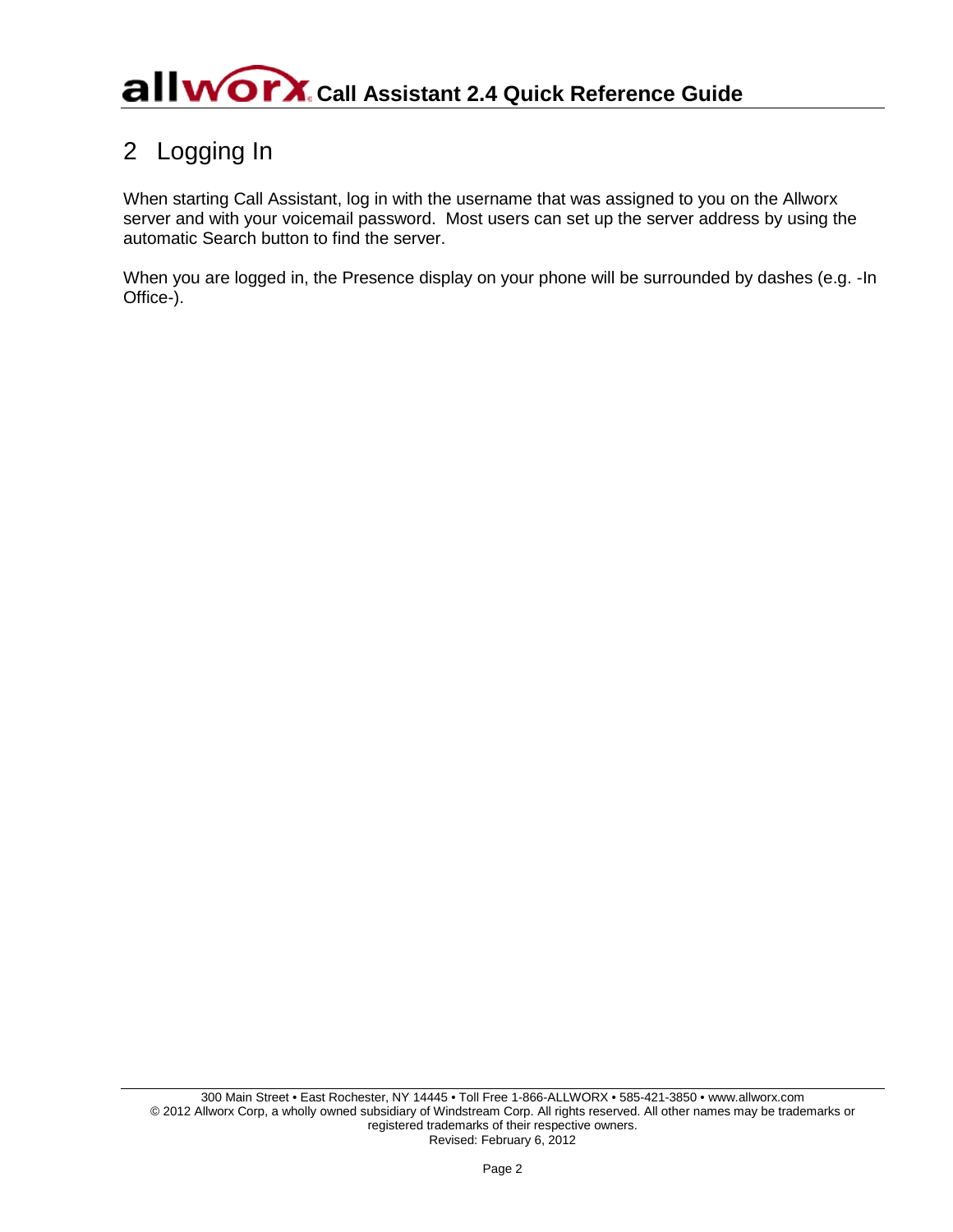## **Call WOYX** Call Assistant 2.4 Quick Reference Guide

### <span id="page-6-0"></span>3 Views

The Call Assistant application has three distinct work areas or views: My Calls, Switchboard, and Outside Lines (if applicable). Each view, explained in a separate section, displays call information and expedites call handling.

|                                         |                        |                   |      |      | Switchboard              |              |                        |      |                              | allworx   |
|-----------------------------------------|------------------------|-------------------|------|------|--------------------------|--------------|------------------------|------|------------------------------|-----------|
| <b>Status Call</b>                      |                        | Line/Type         | Time |      | Auto Attend<br>Directory | Parked Calls | Honitors<br>Queues     |      | Call History<br>Active Calls | Favorites |
| Unknown                                 |                        | (HOLD) Diane Lock | 4:52 | Ext  | Name                     |              | F.A. Manus             |      | Est: Hame                    |           |
| $\epsilon$                              | <b>Ian Troy (4109)</b> | Diane Lockport    | 4:46 | o    | Operator                 |              | 4107 Henry X Albany.   | 4131 | Monitor 1                    |           |
|                                         |                        |                   |      |      | 4101 Ann C Buffalo       |              | 4108 freme R Hudson    |      | 4132 Monitor 3               |           |
|                                         |                        |                   |      | 4102 | Betty Jamestown          |              | 4109 Ian Troy          |      | 4140 Call out                |           |
|                                         |                        |                   |      | 4103 | Diane Lockport           |              | 4110 Jane Rome         |      | 4161 page                    |           |
|                                         |                        |                   |      |      | 4104 Ellen Brockport     |              | A 4120 Support Level O |      | <b>4151 CR 163 phone</b>     |           |
|                                         |                        |                   |      |      | 4105 Fay Syracuse        |              | 4121 Support level 2   |      | 4170 Cord 480                |           |
|                                         |                        |                   |      |      | 4106 Gary Utica          |              | 4129 Sale Queue        |      | 4199 System Administrator    |           |
| <b>Outside Lines</b><br>$L$ me $L - 0L$ |                        |                   |      |      |                          |              |                        |      |                              |           |

Note: The application window and each of the views can be resized. To resize the view, place the mouse on the boundary and click-and-drag the boundary to the desired size.

When you receive an incoming call, the phone will ring and the call will be displayed in the My Calls area. To answer, do one of the following:

- Double-click on the call
- Click on the call and then click the Answer button in the toolbar
- Right click on the call and then select the Answer option

Most of the other buttons on the toolbar operate the same way: Select an object to be acted upon (for example, a call) and then click the action button (for example, Release).

Using the Call Assistant does not prevent you from using the phone's keys, when that is more convenient.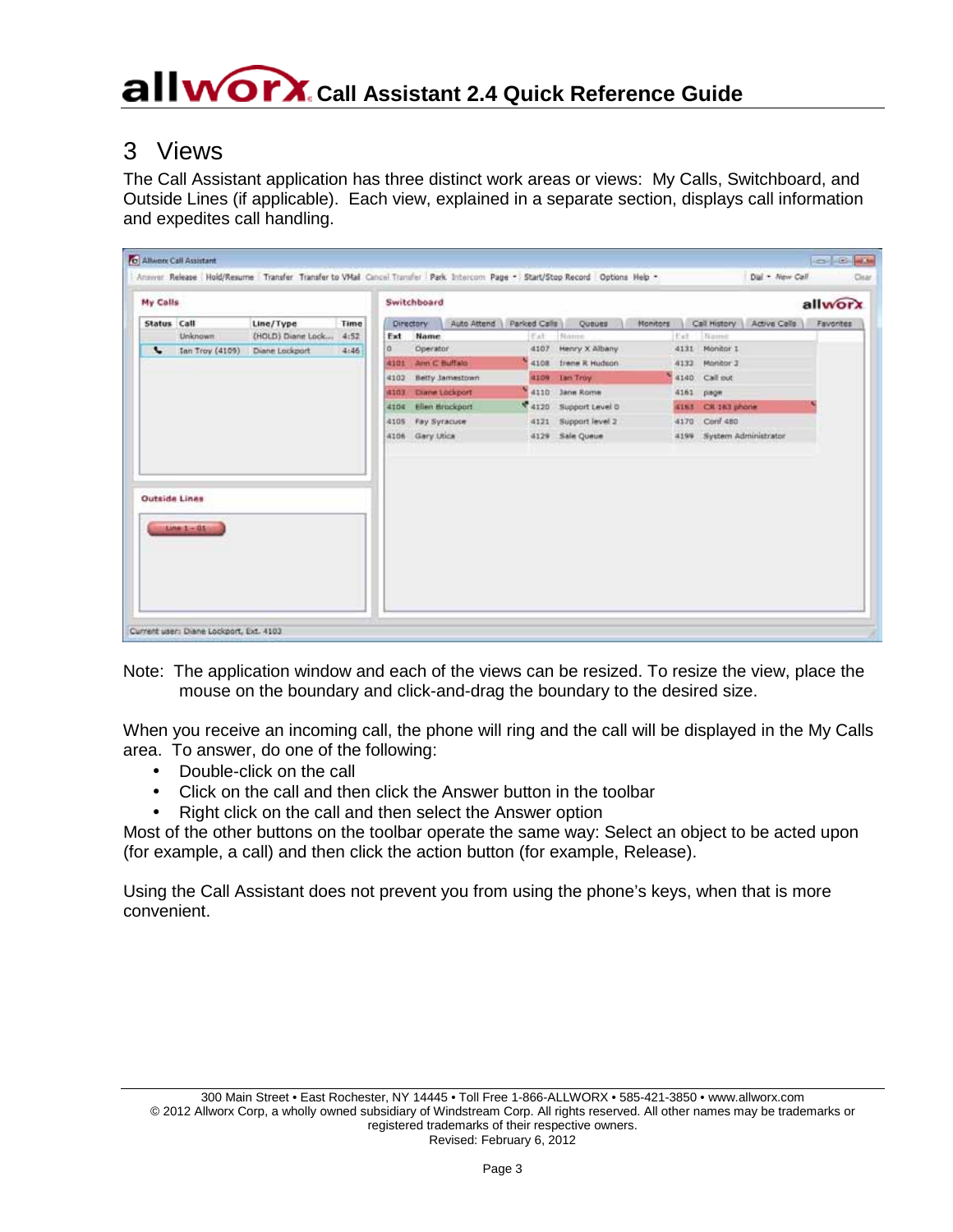## **Call WOYX** Call Assistant 2.4 Quick Reference Guide

#### <span id="page-7-0"></span>3.1 My Calls View

My Calls shows all calls currently being handled at the user's extension. The calls are ordered with the oldest calls at the top. The calls that are directed to the My Calls view are all calls that ring the user's phone's programmable function keys (PFK) and Call Assistant Appearances. This includes Call Appearances, Line Appearances, Queue Appearances, ACD Appearances and Call Monitors.

The My Calls View shows the following fields:

- Status The phone icon will show if the call is:
	- o Ringing  $\mathbb{H}$
	- o Active  $\blacklozenge$
	- o Being Recorded  $\blacksquare$
	- o On Hold– *(blinking)*
	- o Ended –
- Call Displays Caller-ID information such as name and number, if available.
- Line / Type Displays the Line or Call Appearance that the call came in on or when out on and information such as that the call is on hold.
- Time Shows the elapsed time of the call.
- Note: The column width for each field can be changed by clicking on the boundary line between field names and dragging it to a new position.

The following actions can be initiated on the calls:

- Answer
- Release
- Hold / Resume
- **Transfer** L.
- Transfer to Voicemail
- Park
- Start / Stop Record (when available)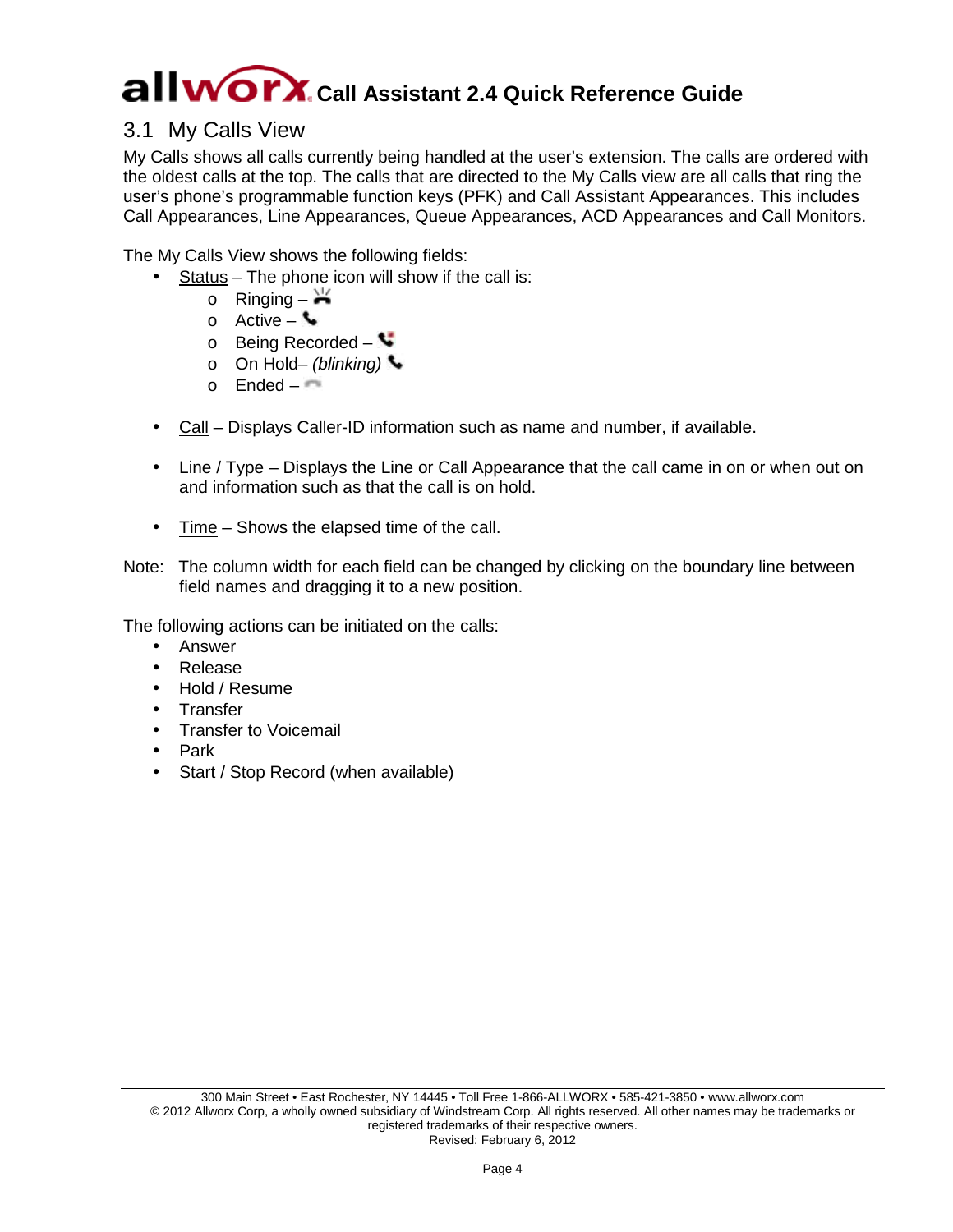#### <span id="page-8-0"></span>3.2 Switchboard View

The Switchboard view is a tabbed area showing the Company Directory, Auto Attendants, Parked Calls, Call Queues, Call Monitors, Call History, Active Calls and Favorites.

Directory – displays all extensions configured in the Allworx system. Each box shows the extension number and user's name (or description).

|         | <b>Switchboard</b>              |              |                       |                 |      |                      |                     | allworx          |
|---------|---------------------------------|--------------|-----------------------|-----------------|------|----------------------|---------------------|------------------|
|         | <b>Directory</b><br>Auto Attend | Parked Calls | <b>Oueues</b>         | <b>Monitors</b> |      | Call History         | <b>Active Calls</b> | <b>Favorites</b> |
| Ext     | <b>Name</b>                     | Ext          | Name                  |                 | Ext  | Name                 |                     |                  |
| $\circ$ | Operator                        | 4108         | <b>Irene R Hudson</b> |                 | 4131 | Monitor 1            |                     |                  |
| 4101    | Ann C Buffalo                   | 4109         | Ian Troy Office       |                 | 4132 | Monitor <sub>2</sub> |                     |                  |
| 4102    | <b>Betty Jamestown</b>          | 4109         | Ian Troy Lab          |                 |      | $4140$ Call out      |                     |                  |
| 4103    | Diane Lockport                  | 4110         | Jane Rome             |                 | 4161 | page                 |                     |                  |
| 4104    | Ellen Brockport                 | 4120         | Support Level 0       |                 | 4163 | CR 163 phone         |                     | t.               |
| 4105    | <b>Fay Syracuse</b>             | 4121         | Support level 2       |                 | 4170 | Conf 480             |                     |                  |

Extensions display phone icons W when assigned as the internal caller ID of an Allworx IP or analog handset. Hot desk phone icons  $\mathbf{r}^{\mu}$  are displayed for users logged into Allworx IP handsets. The phone icon will be removed from the user's original extension entry. For extensions that are assigned to more than one handset, entries are displayed for each of the handsets. In the above example, there is an entry for both Ian Troy's office phone and his lab phone.

The current status of each Allworx IP or analog handset is shown through the use of color:

| <b>Color</b> | <b>State</b>   |
|--------------|----------------|
| Green        | Ringing        |
| Red          | Active         |
| Gray         | Idle           |
| Amber        | Do Not Disturb |

Note: Extensions for non-Allworx handsets will always be gray.

Each entry will display the following mouse fly-over hints:

- o Handset state (extensions assigned to Allworx IP and analog handsets only)
- o Extension
- o Name (or description)
- o Presence (user extensions only)

The System Administrator can limit or remove the visibility of handsets within the Directory tab. The following settings are available, on the server Admin page:

- o Normal handset extension and status are visible.
- o Hide Status handset extension is visible but its status is suppressed.
- o Hide Completely handset extension and status are not visible.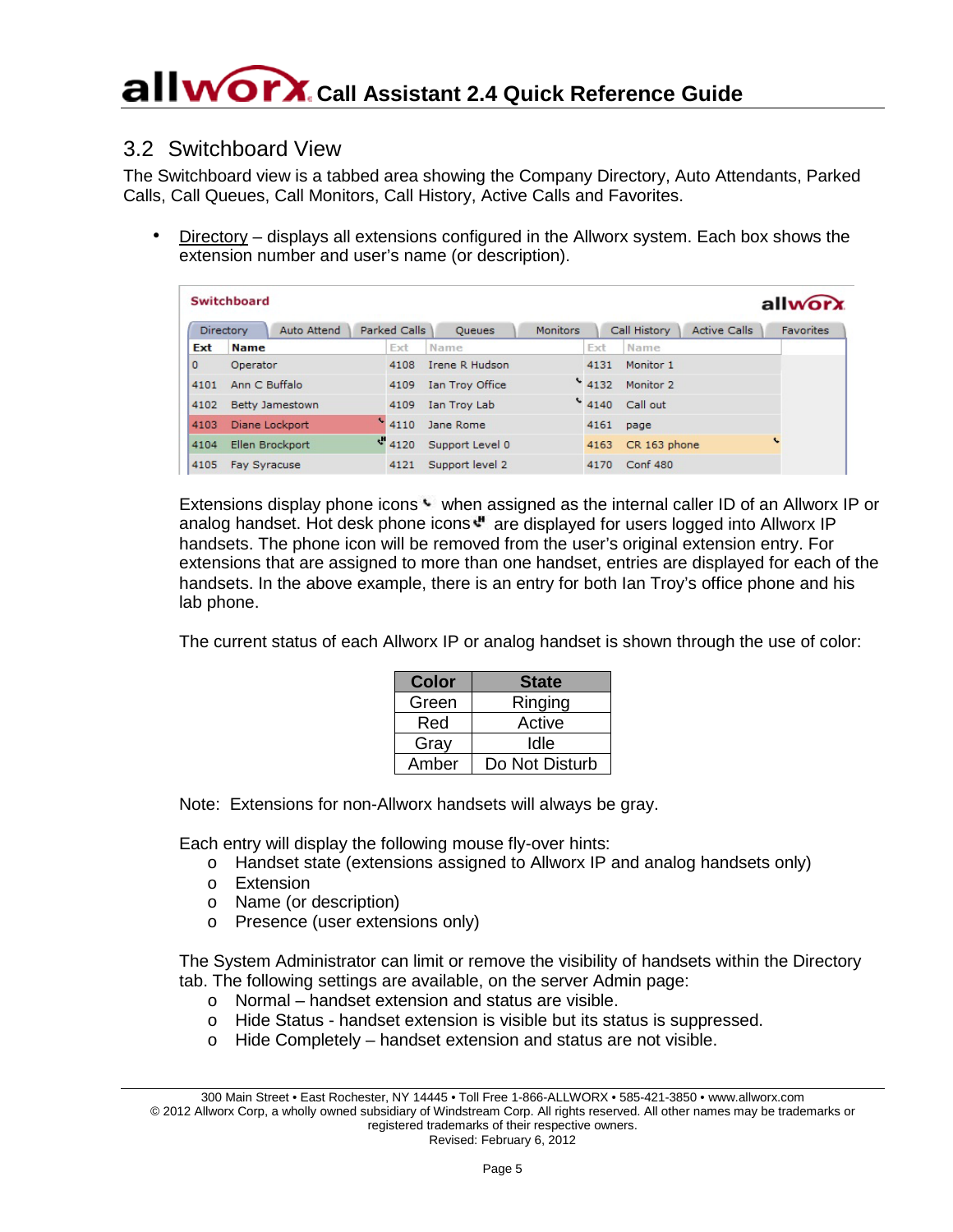### **COLLET A. Call Assistant 2.4 Quick Reference Guide**

The Directory tab can be used to dial, answer a ringing call or transfer calls to the listed extensions.

- Auto Attend lists all of the Auto Attendants configured on the Allworx system. This allows for the transfer of calls by selecting Transfer on the toolbar then the desired Auto Attendant.
- Parked Calls lists all calls currently parked. Parked calls can be picked up by doubleclicking on them.
- Queues displays all the Call Queues with corresponding descriptions and distribution mode. The user can observe how many calls are currently waiting in each queue, see the duration of the longest waiting call, and pick up queued calls by double-clicking on the queue.

| Switchboard       |                               |              |                 |        |                     |                                  |              |                     | allwor    |
|-------------------|-------------------------------|--------------|-----------------|--------|---------------------|----------------------------------|--------------|---------------------|-----------|
| Directory         | Auto Attend                   | Parked Calls |                 | Queues |                     | <b>Monitors</b>                  | Call History | <b>Active Calls</b> | Favorites |
| <b>Call Queue</b> | Mode                          |              |                 |        |                     | <b>Longest Wait Queue Volume</b> |              |                     |           |
| Queue 2           | Ring All                      |              |                 |        |                     |                                  |              |                     |           |
| Queue 3           | Ring All                      |              |                 |        |                     |                                  |              |                     |           |
| Queue 4           | Ring All                      |              |                 |        |                     |                                  |              |                     |           |
| Queue 5           | Ring All                      |              |                 |        |                     |                                  |              |                     |           |
| Oueue 6           | Ring All                      |              |                 |        |                     |                                  |              |                     |           |
| Sale Queue        | Ring All                      |              |                 |        |                     |                                  |              |                     |           |
| Service           | Ring All                      |              |                 |        |                     |                                  |              |                     |           |
| Support Level A   | Linear Priority               |              |                 |        |                     |                                  |              |                     |           |
| Support Level B   | Round Robin                   |              |                 |        |                     |                                  |              |                     |           |
| Support Level C   | Longest Idle Fairness         |              |                 | 0:39   |                     |                                  |              |                     |           |
|                   | Support Level C Agent Details |              |                 |        |                     |                                  |              |                     |           |
| Agent             | <b>Status</b>                 |              | <b>Duration</b> |        | <b>Active Queue</b> |                                  |              |                     |           |
| Ann C Buffalo     | Wrap-up                       |              | 0:04            |        |                     |                                  |              |                     |           |
| Diane Lockport    | Active                        |              | 1:13            |        | Support Level C     |                                  |              |                     |           |
| Ellen Brockport   | Busy                          |              | 3:07            |        |                     |                                  |              |                     |           |
| Fay Syracuse      | Logged Out                    |              |                 |        |                     |                                  |              |                     |           |

Users designated as queue supervisors can view the agent details for queues assigned an ACD distribution mode (linear priority, round robin or longest idle/fairness) by selecting the queue. Assigned agents are displayed with current status, duration of status and their currently active queue.

- Monitors shows how many calls are currently in each monitor and allows any call to be answered by double-clicking on the monitor.
- Call History lists all of the user's previous calls. Included in the list are completed calls, missed inbound calls, and unanswered outbound calls. If the Caller-ID is available in the Call History record, then the number can be called by double-clicking the entry or by using the

<sup>300</sup> Main Street • East Rochester, NY 14445 • Toll Free 1-866-ALLWORX • 585-421-3850 • www.allworx.com © 2012 Allworx Corp, a wholly owned subsidiary of Windstream Corp. All rights reserved. All other names may be trademarks or registered trademarks of their respective owners. Revised: February 6, 2012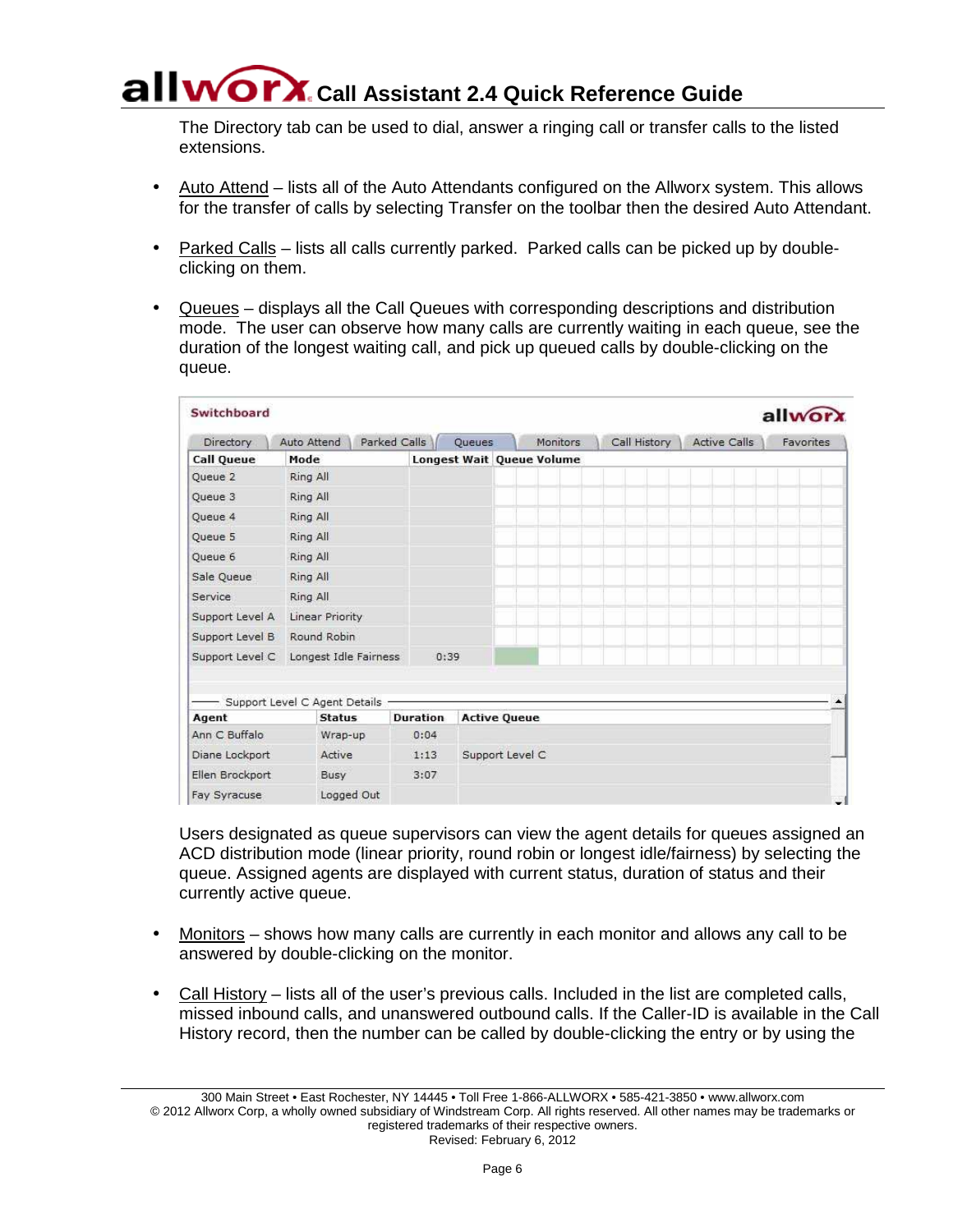### **Call Assistant 2.4 Quick Reference Guide**

other various dialing methods. Only calls that were completed when Call Assistant was open are displayed.

Active Calls – lists active calls on the Allworx system. When the information is available, the active call information includes: start time, duration, originating caller ID and destination caller ID. The System Administrator can modify users' access to the Active Calls display. The following settings are available:

- o Not Displayed the Active Calls tab is disabled.
- o Brief Display (No Caller ID) start time and call duration are displayed, caller-ID fields display *Private*. This is the default setting.
- o Full Display (with Caller ID) displays all available fields.
- Favorites behaves similarly to the Directory tab but with the ability to choose which extensions to display as well as the ability to add external numbers. The Favorites tab can include any of the following items:
	- o User Extensions
	- o System Extensions
	- o System Speed Dial Numbers
	- o Auto Attendants
	- o Call Queues
	- o Call Monitors
	- o Custom External Phone Numbers

#### <span id="page-10-0"></span>3.3 Outside Lines View

If your handset configuration on the Allworx server is set up for Line Appearances, all incoming lines will show up in the Outside Lines area. Placing calls using the outside lines can be done by selecting the desired outside line button and entering the number in the Dial Pad. Each line button shows the status through the use of color:

| Color | <b>State</b> |
|-------|--------------|
| Green | Ringing      |
| Red   | Active       |
| Gray  | Inactive     |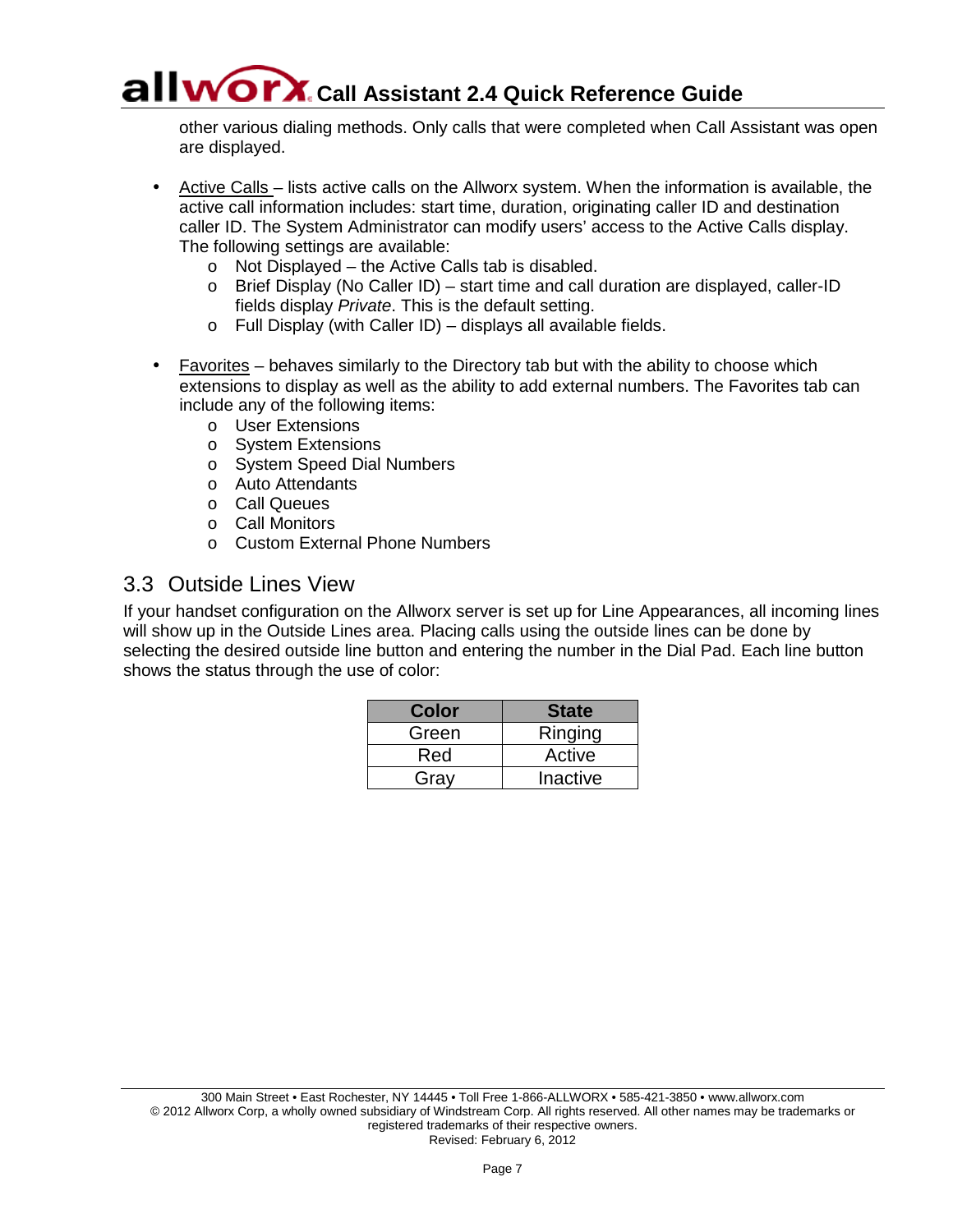### <span id="page-11-0"></span>4 Product Features / Toolbar Options

| Allwon: Call Assistant                                                                                                       |                |      |             |             |              |        |          |              |                | $\sim$ $\sim$ |
|------------------------------------------------------------------------------------------------------------------------------|----------------|------|-------------|-------------|--------------|--------|----------|--------------|----------------|---------------|
| Answer Release Hold/Resume. Transfer Transfer to VMail Cancel Transfer Park Intercom Page . Start/Stop Record Options Help . |                |      |             |             |              |        |          |              | Dul . New Call | Clear.        |
| My Calls                                                                                                                     |                |      | Switchboard |             |              |        |          |              |                | allworx       |
| Status Call                                                                                                                  | Line/Type      | Time | Directory   | Auto Attend | Parked Calls | Queues | Monitors | Call History | Active Calls   | Favorites     |
| Ian Troy (4109)                                                                                                              | Diane Lockport | 4:46 | Ext<br>Name |             | Est          |        |          | Ext: Name    |                |               |

Toolbar options are enabled or disabled based on the status of the call currently selected in the My Calls view or Call History tab. To perform any of the call options on the Call Assistant toolbar, a call must be selected. The selected call is indicated with a blue border.

| Status Call |                     | Line/Type      | Time |
|-------------|---------------------|----------------|------|
| ₩           | Mary Copper ID(100) | Peter Albright | 0:05 |

Inbound call unselected

| My Calls    |                     |                |      |
|-------------|---------------------|----------------|------|
| Status Call |                     | Line/Type      | Time |
|             | Mary Copper ID(100) | Peter Albright | 0:17 |

Active call selected

#### <span id="page-11-1"></span>4.1 Answer

An inbound call will be displayed in the My Call view as ringing. This call can be answered by two methods:

1. Select the ringing call in My Calls view and then select Answer on the toolbar

or

2. Double click on the ringing call in My Calls view.

#### <span id="page-11-2"></span>4.2 Release

<span id="page-11-3"></span>End or drop the selected call in My Calls view.

#### 4.3 Hold/Resume

When a call is placed on Hold, the Resume toolbar option can be used to return to this call. The call indicates Hold in My Calls view with a blinking call icon in the status column.

#### <span id="page-11-4"></span>4.4 Transfer

Calls can be transferred to another extension by performing either a blind transfer or attended transfer using Call Assistant.

Blind transfer – transfers to a targeted extension without an announcement: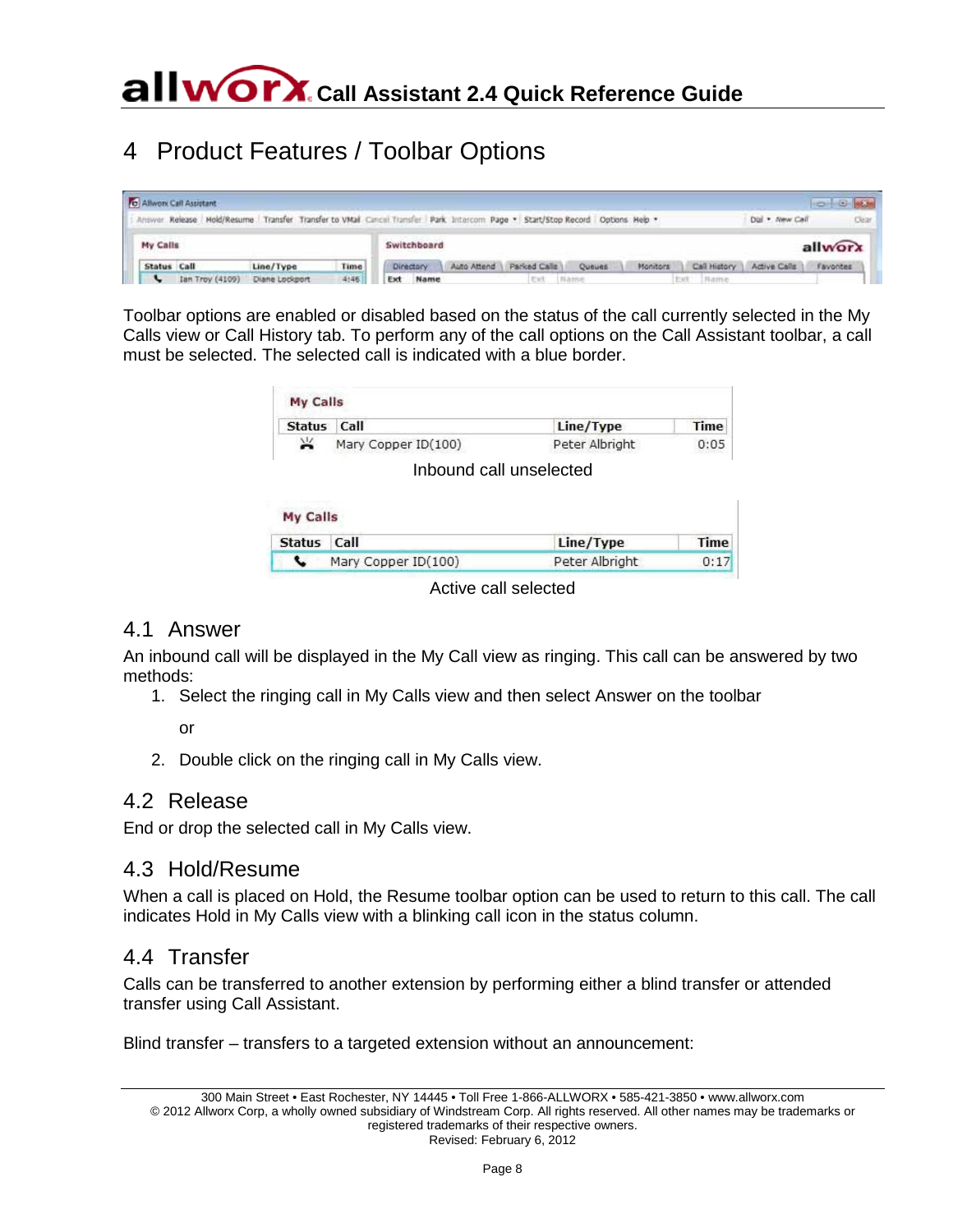## **WOYX** Call Assistant 2.4 Quick Reference Guide

- 1. Click Transfer on the toolbar.
- 2. Click the targeted extension in the Directory, Auto Attend, Queues, Monitors or Favorites tab.

Note: Alternatively, the Transfer operation can be performed by dragging the call to the destination on one of the five tabs.

3. The call status changes to 'Ended' in My Calls view and is eventually removed from the view.

Attended transfer – transfer to a targeted extension with an announcement to the target user:

- 1. Place the call on Hold by selecting Hold option on the toolbar.
- 2. Dial or intercom the targeted extension so they are aware of the transfer.
- 3. Place the targeted party on hold.
- 4. In the My Calls view select the original call (on hold) to be transferred.
- 5. Click Transfer on the toolbar.
- 6. Click the targeted extension call in My Calls view.
- 7. The call is immediately removed from My Calls view. The targeted extension call status changes to Ended, and then is removed from My Calls view.

#### <span id="page-12-0"></span>4.5 Transfer to Voicemail

The user can transfer a call directly to a user's voicemail with the Transfer to VMail option on the toolbar.

#### <span id="page-12-1"></span>4.6 Cancel Transfer

After Transfer or Transfer to Voicemail has been selected, selecting this option will terminate the transfer operation and resume the call.

#### <span id="page-12-2"></span>4.7 Park

The Park option places a call on hold to one of the designated parking extensions (701 through  $709)$ <sup>[†](#page-12-4)</sup>. Parked calls can be retrieved by any handset in the system or by the Call Assistant using the Park tab.

#### <span id="page-12-3"></span>4.8 Intercom

Allworx phones on the same system can be used as intercoms by using the Intercom option.

<span id="page-12-4"></span><sup>&</sup>lt;sup>†</sup> Extensions may vary per system.

<sup>300</sup> Main Street • East Rochester, NY 14445 • Toll Free 1-866-ALLWORX • 585-421-3850 • www.allworx.com © 2012 Allworx Corp, a wholly owned subsidiary of Windstream Corp. All rights reserved. All other names may be trademarks or registered trademarks of their respective owners. Revised: February 6, 2012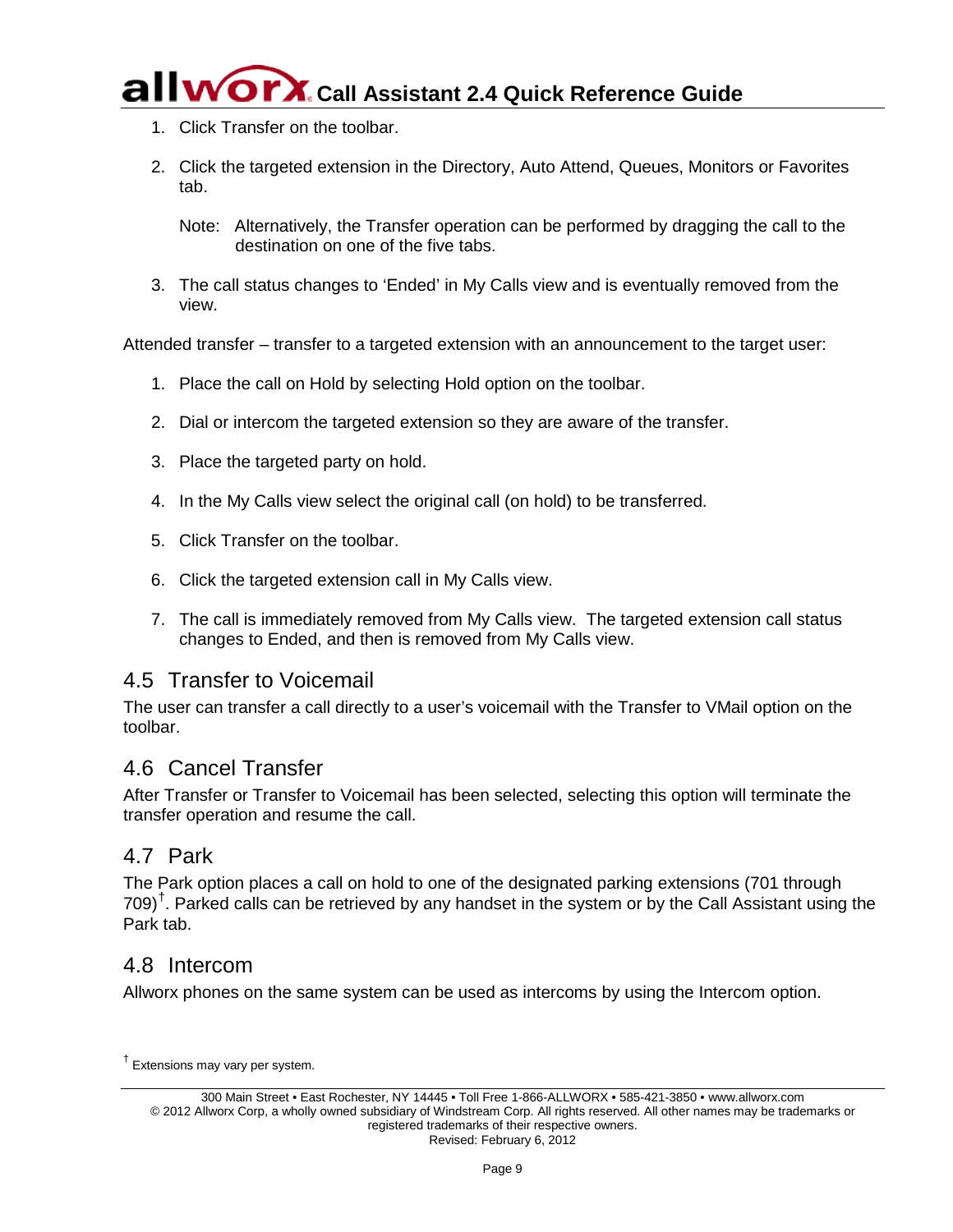## **Allworx** Call Assistant 2.4 Quick Reference Guide

- 1. Select the targeted extension in the Directory view.
- 2. Select the Intercom toolbar option.
- 3. The phone will announce the connection by ringing. After the ring, begin speaking.
- 4. The person you called will hear you over the speaker.

When the Intercom option is used with non-Allworx handsets, it places a call to the phone rather than acting as an intercom.

#### <span id="page-13-0"></span>4.9 Page

The Call Assistant user can broadcast a message to multiple phones using the Page option.

Broadcast a message to any of the Allworx system paging zones by selecting one from the dropdown menu under the Page toolbar option. This broadcast will go to the extensions assigned to that paging zone. If you click the Page button rather than pulling down the zone list, the first paging zone in the list will be used.

#### <span id="page-13-1"></span>4.10Start/Stop Record

Calls can be recorded and saved as WAV files. Recordings can be played in Windows Media Player and other popular media player programs. Each recording is saved in a folder named Recorded Calls in the user's My Documents folder. File names are composed of the date and time of the recording.

**Start Recording** – To record the call that is selected in the My Calls view, select the Start/Stop Record option or right-click on the call and choose Start or Stop Recording from the pop-up menu.

**Stop Recording** – To stop recording, select the Start/Stop Record toolbar option or right-click on the call and choose Start or Stop Recording from the pop-up menu. Recording will stop automatically if the call is released, parked, or transferred. It is possible to pause recording by selecting Start/Stop Record. To restart recording, select Start/Stop Record, again. Recording will pause when a call that is being recorded is put on hold. To restart recording of a held call after it is resumed, select Start/Stop Record, again. A beep will be inserted into the audio file each time a recording is resumed.

**Options** – Under the Options menu on the toolbar, users can change the folder in which to save recordings, choose the audio compression format, and set the recording volume.

**Limitations** – When recording is in progress, 3-way Conference calling is disabled. Conversely, if a Conference call that is hosted by the Call Assistant user is already in progress, recording will be prevented. However, conference calls that are set up using the Conference Center or 3-way Conference calls that are hosted by one of the other participants can be recorded.

#### <span id="page-13-2"></span>4.11Options

**Call Recording Options** – the following options can be set for Call Recording:

Select the audio file folder location

<sup>300</sup> Main Street • East Rochester, NY 14445 • Toll Free 1-866-ALLWORX • 585-421-3850 • www.allworx.com © 2012 Allworx Corp, a wholly owned subsidiary of Windstream Corp. All rights reserved. All other names may be trademarks or registered trademarks of their respective owners. Revised: February 6, 2012